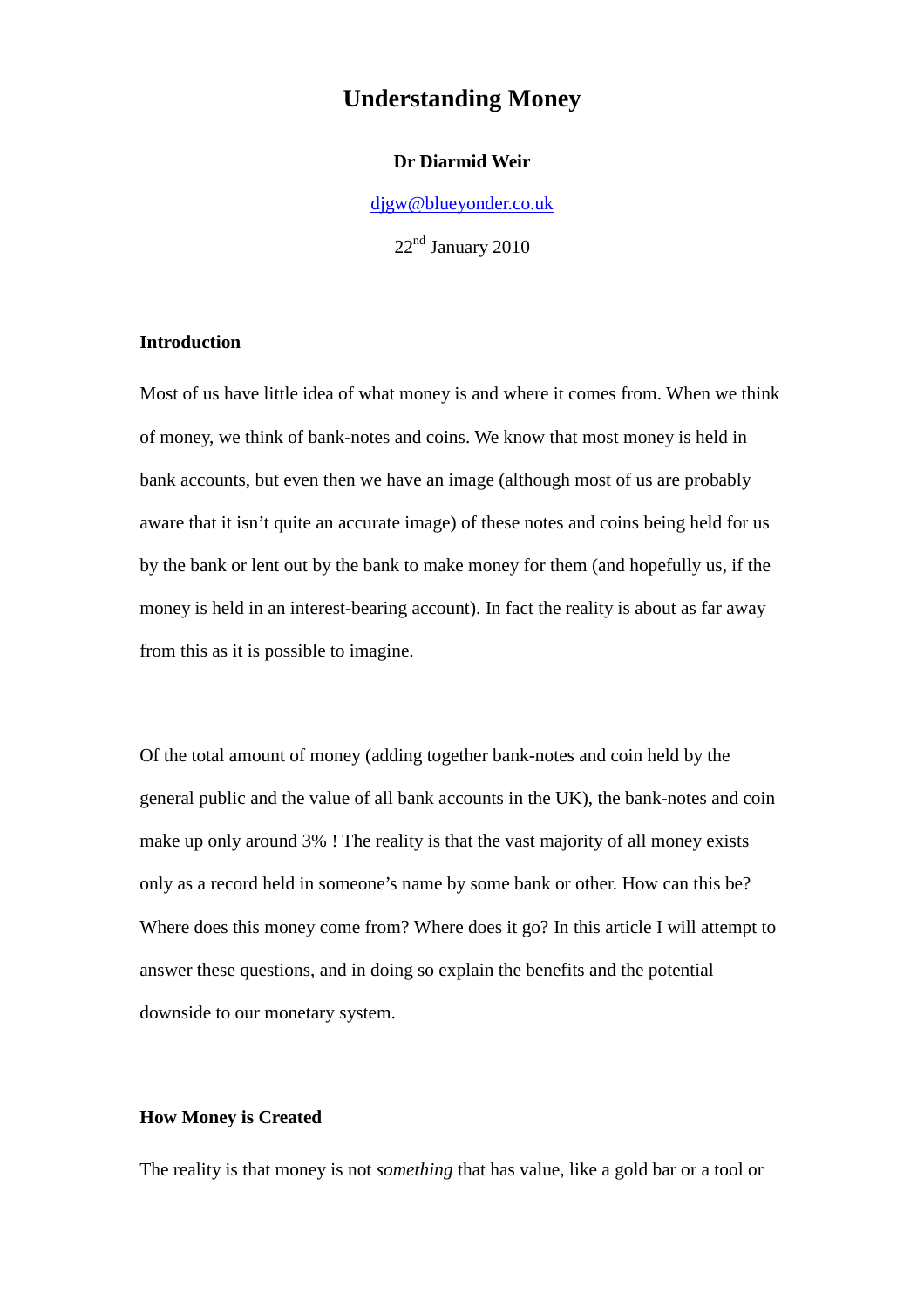even a qualified plumber! Money is really a *symbol of a relationship* between two individuals or social groups (such as firms) that have agreed on the supply of something valuable. One party is promising to provide the valuable thing and the other is accepting that promise. Quite commonly this valuable thing does not yet exist, but is going to be produced by a firm using work from people accepting a money wage. Since there are two parties to the relationship represented by the thing that we see as money (banknote, coin or computer entry) there are also two sides to money.

For those that have ever kept accounts, this should not be such a strange concept. The standard technique of financial accounting is known as *double-entry* book-keeping. As the term suggests, all transactions are entered twice, as a **credit** and again as a **debit**, indicating the source and the destination of any funds. The total debit and total credit entries must always match, and this provides an additional check on the accuracy of the accounts. Immediate debits are expenses; immediate credits, income. Debits due in the future are liabilities; credits paying out in the future, assets.

Using the double-entry system money is always simultaneously a *liability* for one party and an *asset* for another*.* It is a liability for someone who has promised something to whoever holds the money. For whoever does hold it, the money is an asset, because they are now the one to whom the promise applies. Since money represents a promise it is not really created, as is sometimes claimed, 'out of nothing'. Money is created out of a credible promise to provide something to someone else at some time in the future (sometimes a short time in the future, sometimes a longer time). This promise is then registered as a *transferable* record.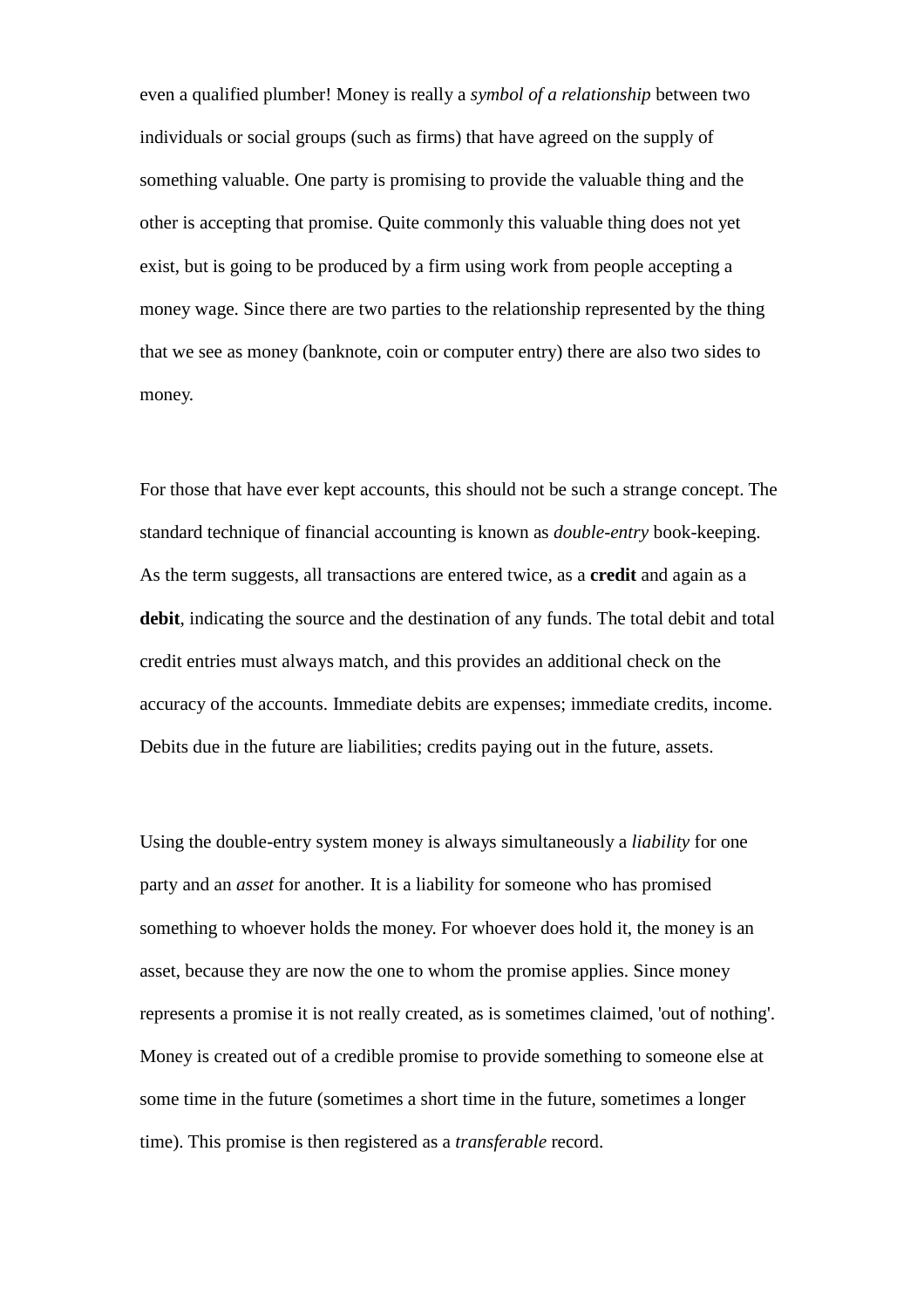If you are alert you may have noticed that what we have described so far could just be transferable IOUs. But there is a vital difference between an IOU issued by an individual or firm and money. The acceptability and value of an IOU depends on the confidence the holder or recipient of an IOU has in its individual issuer and in the value of what has specifically been promised. This is not true of money. All money has the same acceptability and value. How does this come about? It happens because money can only be issued through organisations with a special status guaranteeing that the promises associated with money are actually kept. These organisations are called **banks**. An individual or firm makes a promise to produce something. (For the individual this may just be his own work.) If a bank believes that the promise is a credible one and that what is to be produced can be sold (in exchange for a wage in the case of work) and so allow the borrower to repay, then the bank creates a loan on the credit side of its own balance sheet. It's a credit because for the bank it's something due to the bank in the future. At the same time, it creates a money deposit on the debit side of the same balance sheet (it's a debit because for the bank it's something that the bank must transfer away or pay out on request). In exchange for the promise of the borrower to repay the bank the borrower has been relieved of the liability side of the issued money, which has now been taken on to the bank's own balance sheet (as shown in the box below).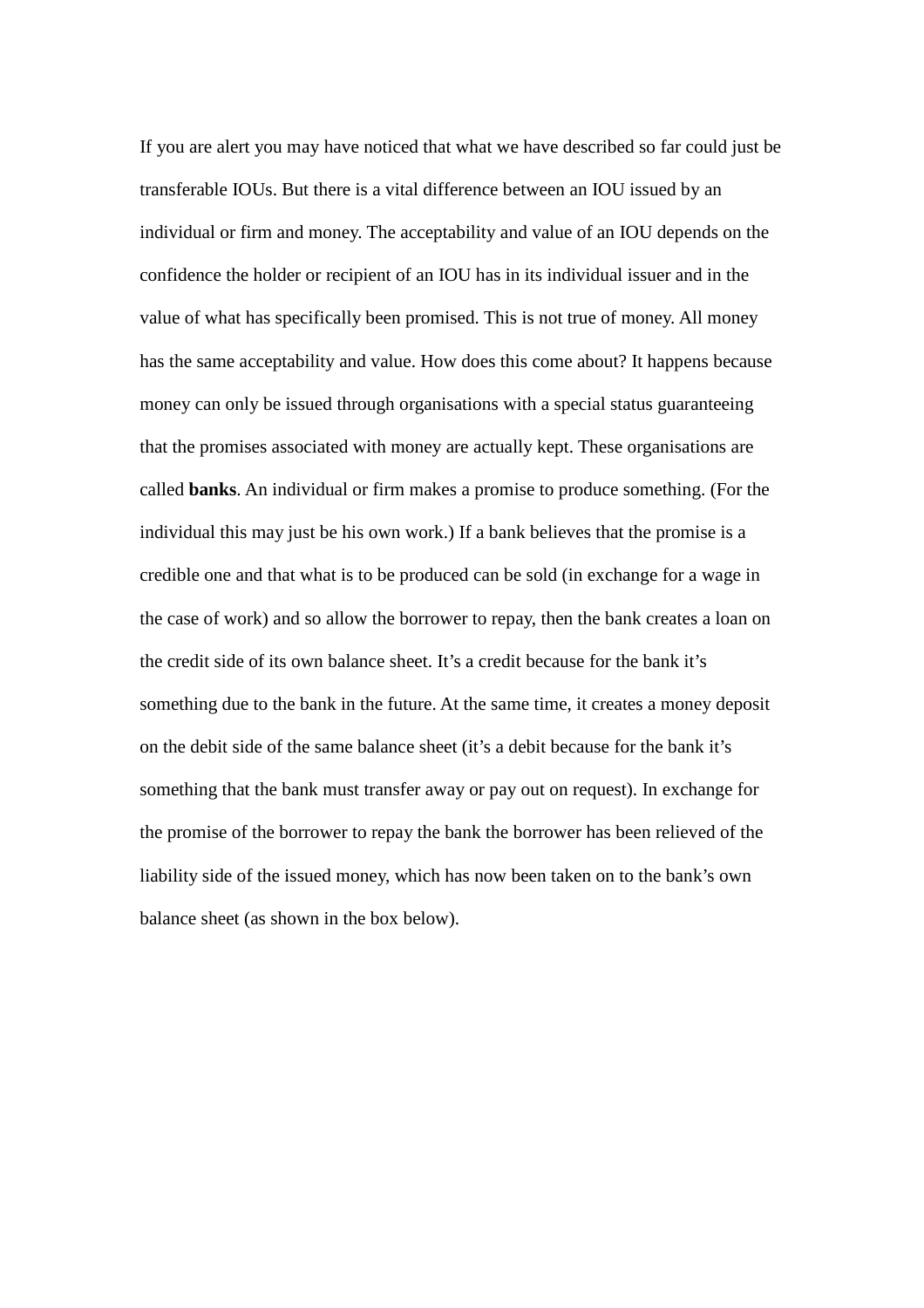| <b>Balance Sheet of Bank A</b> |        |                     |        |  |
|--------------------------------|--------|---------------------|--------|--|
| <b>Credit (Assets)</b>         |        | Debit (Liabilities) |        |  |
| Loan to B                      | $+£10$ | Deposit for B       | $-E10$ |  |

I'm assuming here that there is only one bank in existence, and that all transactions are carried out using bank deposits. I'm also ignoring banks' requirements to hold reserves and capital.

Bank A makes a loan, and at the same time creates a deposit in the name of the borrower. It puts both on its balance sheet, so addition to net worth of the bank is zero (**Table 1)**. B promises to repay the loan in the future. In the mean-time labour or goods can be purchased from C by B using the deposit. This makes little difference to the bank who simply transfer the title of part or all of the deposit from B to C (see **Table 2**).

| <b>Balance Sheet of Bank A</b> |        |                                        |       |  |
|--------------------------------|--------|----------------------------------------|-------|--|
| <b>Credit (Assets)</b>         |        | Debit (Liabilities)                    |       |  |
| Loan to B                      | $+£10$ | Deposit for B                          | $-E5$ |  |
|                                |        | Deposit for C                          | $-E5$ |  |
|                                |        | Net worth of Bank A +£10 - £5 - £5 = 0 |       |  |
| <b>Table 2</b>                 |        |                                        |       |  |

For B to repay the loan requires him/her to exchange something for money. B starts off with nothing to exchange, so must create it. No new net value has been created for the bank, but a production process has been initiated.

The bank deposits held by B and C can be used to carry out further exchanges with D, E and so on. Each time, the asset and liability position of Bank A remains unchanged as the bank simply transfers title of the deposits.

If C or any other recipient of part of A's deposit liability wishes to withdraw it in the form of *cash* things become more complex. Bank A must acquire cash for C from the central bank (the Bank of England in the UK). If we think of cash as simply a *physical* rather than an electronic representation of a deposit (with a corresponding loan to the government) held this time on the balance sheet of the Bank of England, then we won't go far wrong. See the main text for a more detailed account of how the Bank of England and commercial banks such as Bank A interact.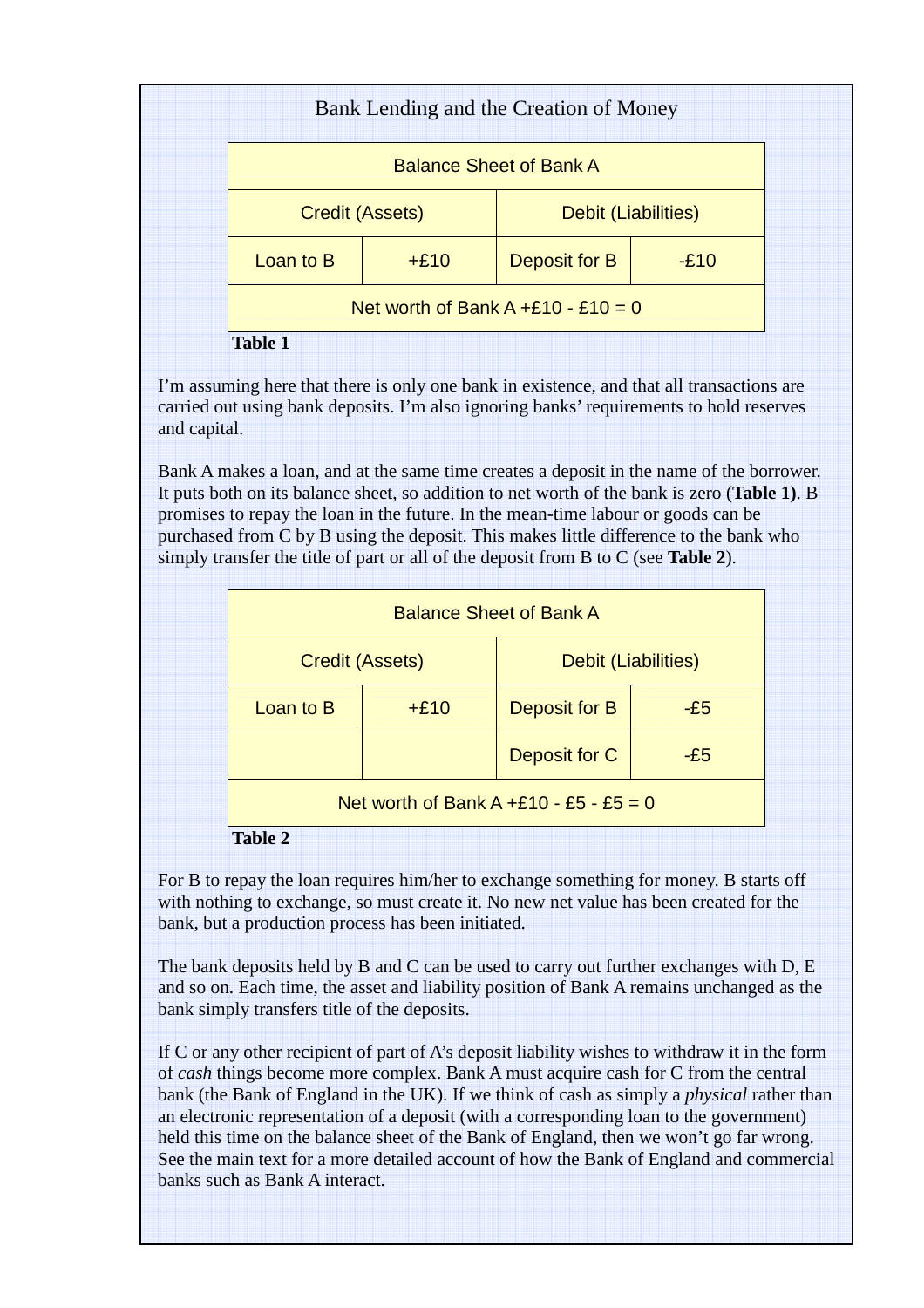Since the loan and deposit quantities must be equal, for the bank the credit and debit cancel out leaving its net asset and liability position *apparently* unchanged. When the loan is repaid, the bank's credit entry is erased and the equal debit entry from the borrower's deposit account is also erased. In this sense, it can be said that when a loan is repaid 'money is destroyed'.)

Why does the bank get out of doing what we have described? It does it because it expects to make a profit on the difference between the loan interest rate charged to the borrower and the deposit interest rate (if any) paid to deposit-owners.

Banks get their special loan-issuing and deposit-creating status in several ways. Firstly, they deal with lots of borrowers and depositors, so that they develop expertise in assessing the likelihood of borrowers to repay their loans and can accept the risk of a certain number of un-repaid loans. Secondly, again because they deal with a large number of borrowers and depositors, and because the money they issue individually can be transferred to other bank deposits (I explain below how this is possible) bank deposits can be exchanged for many different types of goods and services, not just those that were promised specifically to create those deposits. Thirdly, and perhaps most importantly, banks in a modern economy have extensive support from the state. Repayment of bank loans is enforceable through the legal system. Moreover, the state **central bank** issues and guarantees its *own* money using essentially the same mechanism already described but with the government as the borrower. Holders of bank deposits can convert these into **state money** in the physical form of bank-notes and coin. State money (often referred to as *high-powered money*) also forms a common currency that allows the seamless exchange between banks of the deposits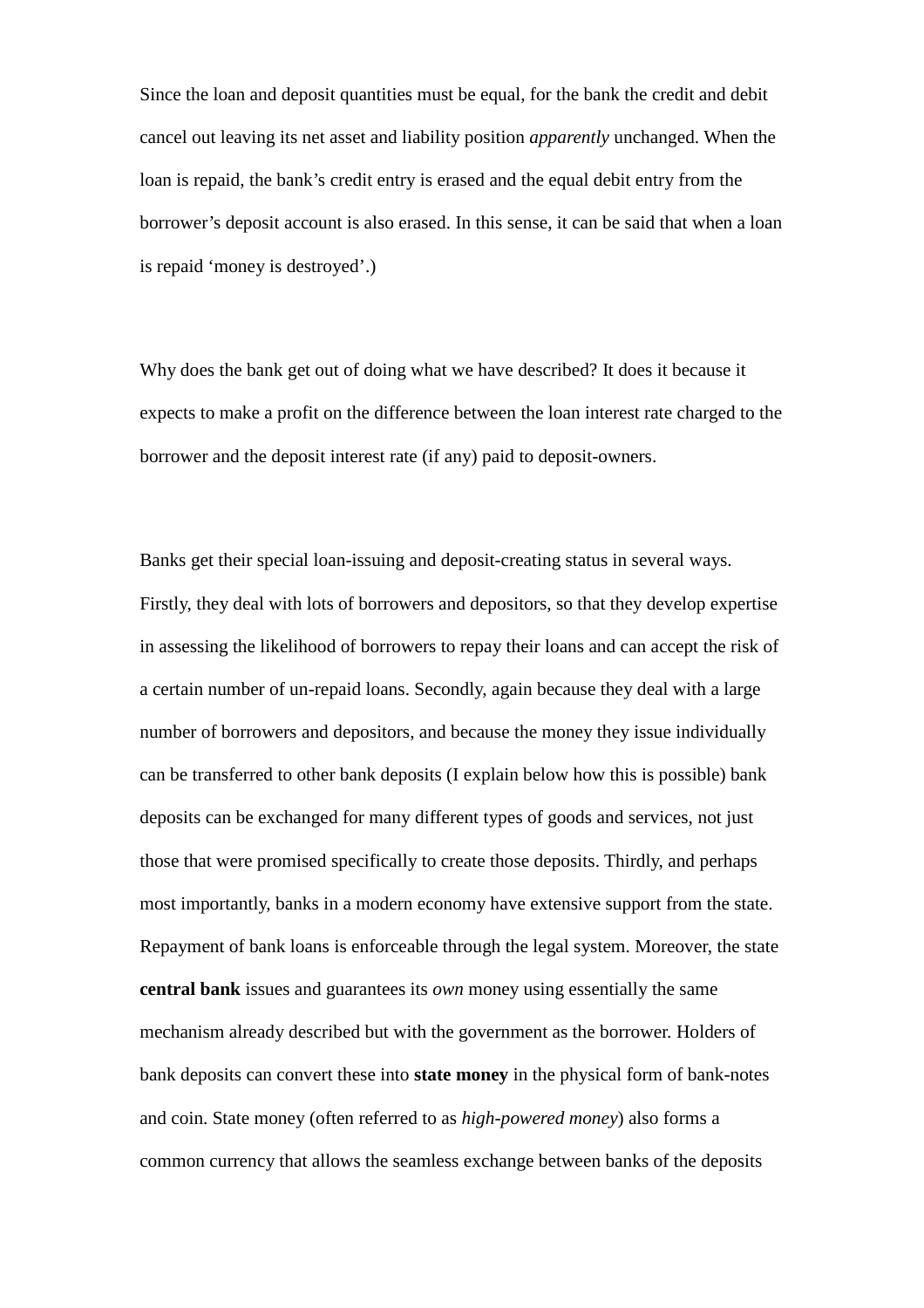they have individually issued. (To ensure that demands for cash and transfers to other banks can always be met, banks will at all times hold some state money **reserves**.) Ultimately, even if banks run short of cash or fail because they make too many loans that go bad, the government (up to a certain amount) guarantees bank deposits, making them a safe form of individual wealth.

#### **What Are the Benefits of Money?**

Money has been an incredibly powerful agent of economic and technological development over the last few hundred years. It has achieved this in two ways. Firstly, it makes the exchange of goods and services much, much easier. Without money, we would be limited to just swapping things we already have with each other (what is known as **barter**), or relying on individually-issued IOUs (the drawbacks of which I described above). Barter needs two people or firms to match up in a special way. One of the two must want something the other has; while at the same time the second must want something the first has. This matching was called a **double co-incidence of wants** by the British Victorian economist William Jevons. In a modern economy, with the huge variety of goods available and the different tastes that we all have, the chances of two people meeting each with the right goods at the right time is going to be an incredibly rare occurrence. A double co-incidence of wants is almost never going to happen. The existence of money, as a form of place-holder for one side of a two-way exchange, means that one person or firm can exchange the good they *have* for money, and then travel or wait until the good they *want* is available. Moreover, the sort of money we have today uses little resources to produce, is easily portable (or often doesn't need to be transported at all) and doesn't decay or expire.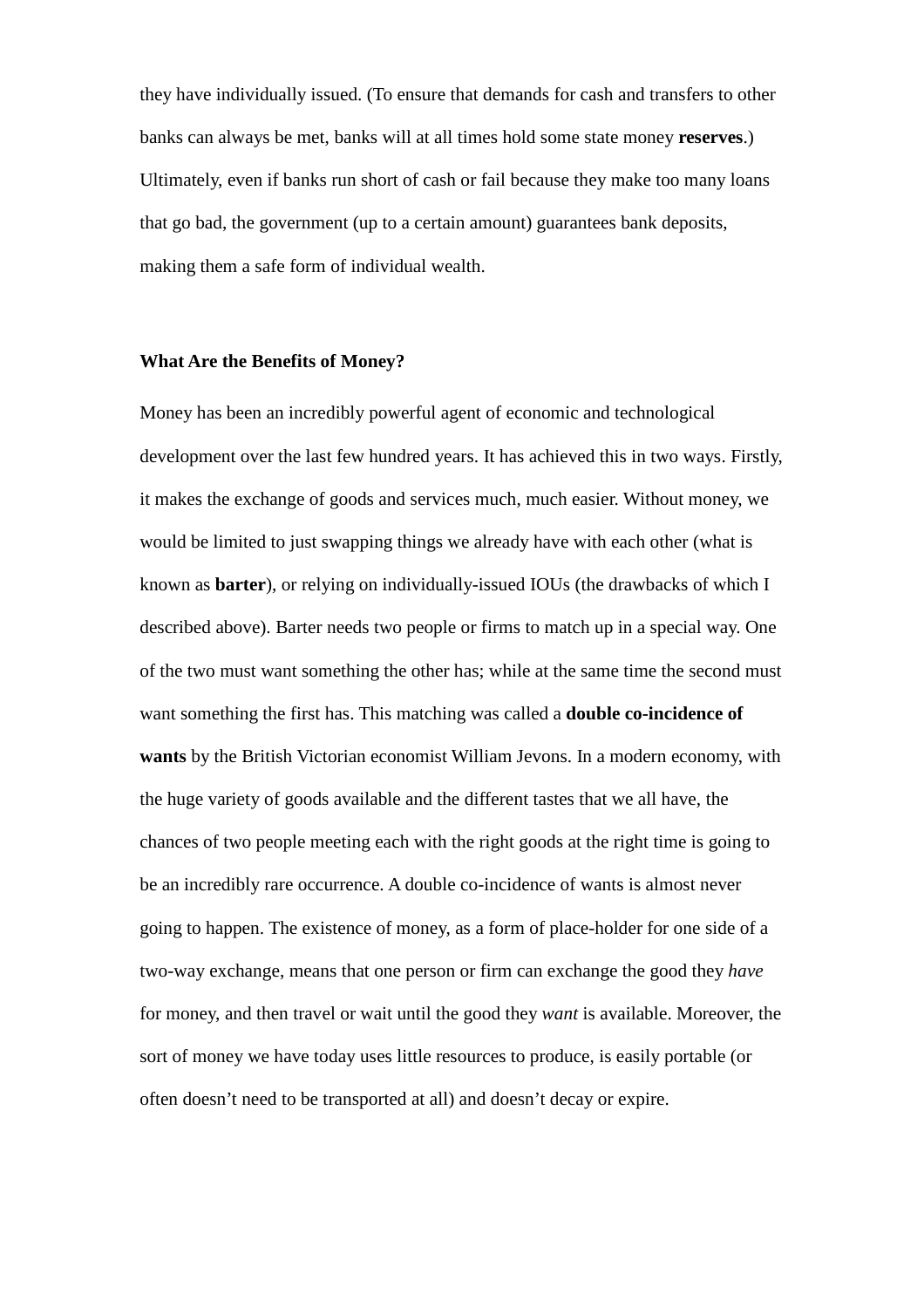Note that the advantages of money I have just described relate to money that is *already in existence*. This is in contrast to the other major benefit of a money system, that relates to the advantages of being able to *create* money. I described how banks create money deposits as part of the representation of a credible promise of an individual or a firm to produce something in the future. I described how the banks can benefit from this if the loan and deposit interest rates are different, and I have just described the value of accepting and holding money for exchange. What, though, is the advantage for the original promise issuers? The advantage they gain is that it allows them to gain control of resources (including the work of others) so as to create something that they believe will have more value for them in the future (either directly, such as a house paid for with a mortgage; or indirectly as a monetary profit for a firm) than what they are now promising to provide to others. In this way money can assist human ingenuity in the making of more useful things out of less useful things. This might be, in the most simple case, just a matter of transporting some good from one group of people to another group that value it more; or in the more complex case, a cloth factory where workers spin cotton on machines. What these two different processes have in common is firstly, that they are creating new value. The pleasure the recipients of the transferred goods get from these goods did not previously exist. The cloth made in the factory is new. Secondly these processes take time. A ship takes time to transfer the existing goods; the factory takes time to make the cloth. These two facts together create a problem. Before the new value is created, there is nothing to exchange for it. The shipowner has nothing to exchange with the original owners of the goods he transports; the factory owner has nothing to exchange with his workers whose labour is necessary for the production of the cloth. But by accepting promises to produce something valuable in the future and representing them with bank deposits, a bank can convert them into *real* value that can boot-strap the *promised* value into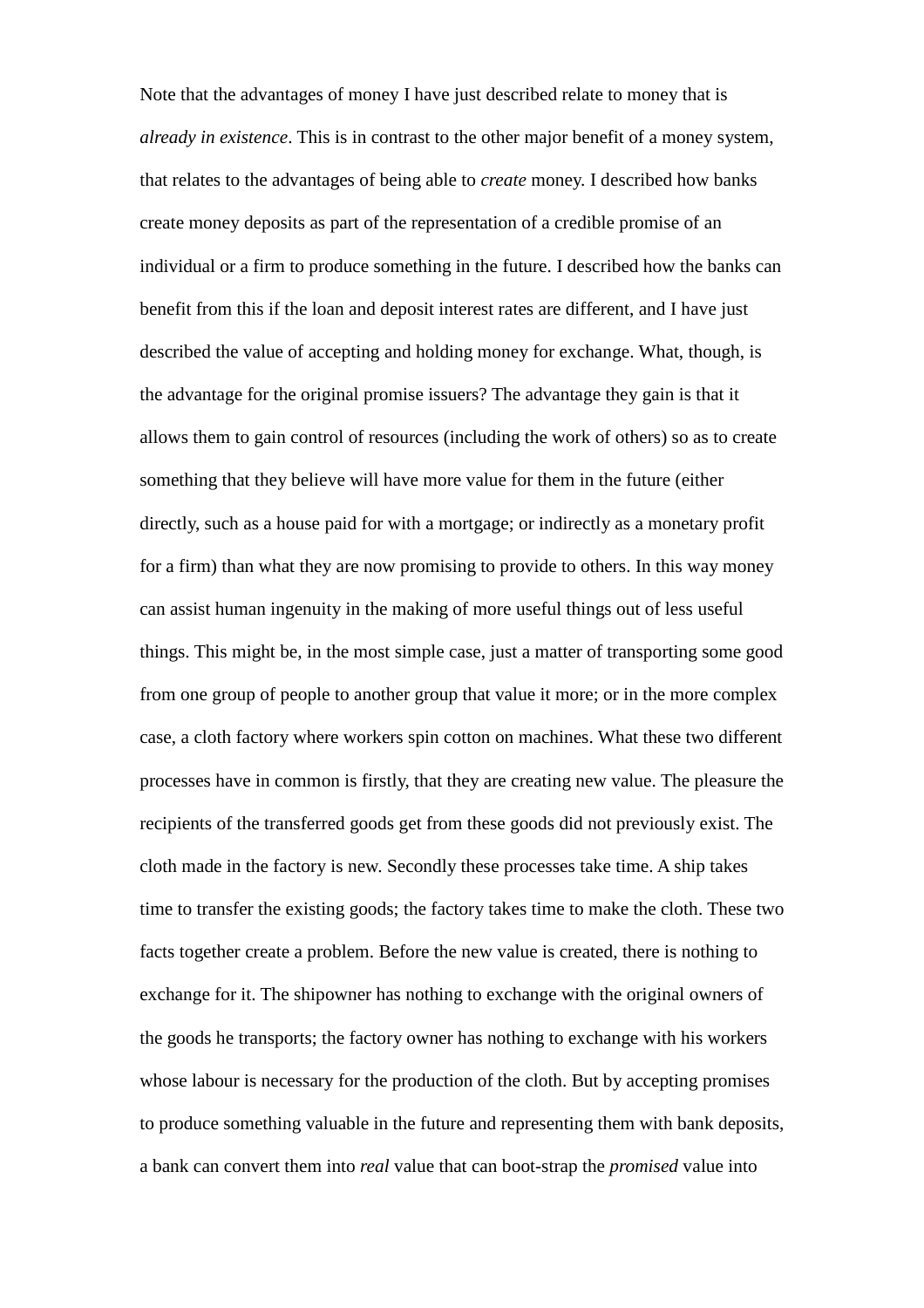existence. The process is then self-accelerating, because the more such promises are accepted the more money is created and the more new value becomes available to purchase with it.

## **What Are the Drawbacks of Money?**

The problems associated with money and a monetary economy are the flip side of the advantages. The best understood problem with money relates to its flexibility in exchanges over time. This problem is recognised largely thanks to John Maynard Keynes's *General Theory of Employment, Interest and Money* of 1936. he pointed out that since the world is essentially unpredictable, and since money is durable and easy to store, there is a common tendency to accept it and then hold on to it even after the output promised in its issue has become available. The failure of this output to be sold means that the individual or firm that incurred a bank debt in issuing the moneycreating promise becomes unable to repay its loan. This may result in bankruptcy of the individual or firm, with loss of jobs and further income. If a bank is responsible for a number of such failed loans, then that bank may find that the claims on its deposits exceed its capacity to pay out, and the bank too risks failure. The anxiety and uncertainty associated with such events tends to be self-reinforcing, with the result that only some form of external intervention (usually by the government) can prevent further widespread business failures and unemployment.

Problems are also caused by money's anonymity and generality of value. Little thought is given to the significance of what it actually represents, both as it is created and as it is used in exchanges. We give no thought to the *quality* of the real promises that are issued in its creation. We are relying on the borrower's and the bank's self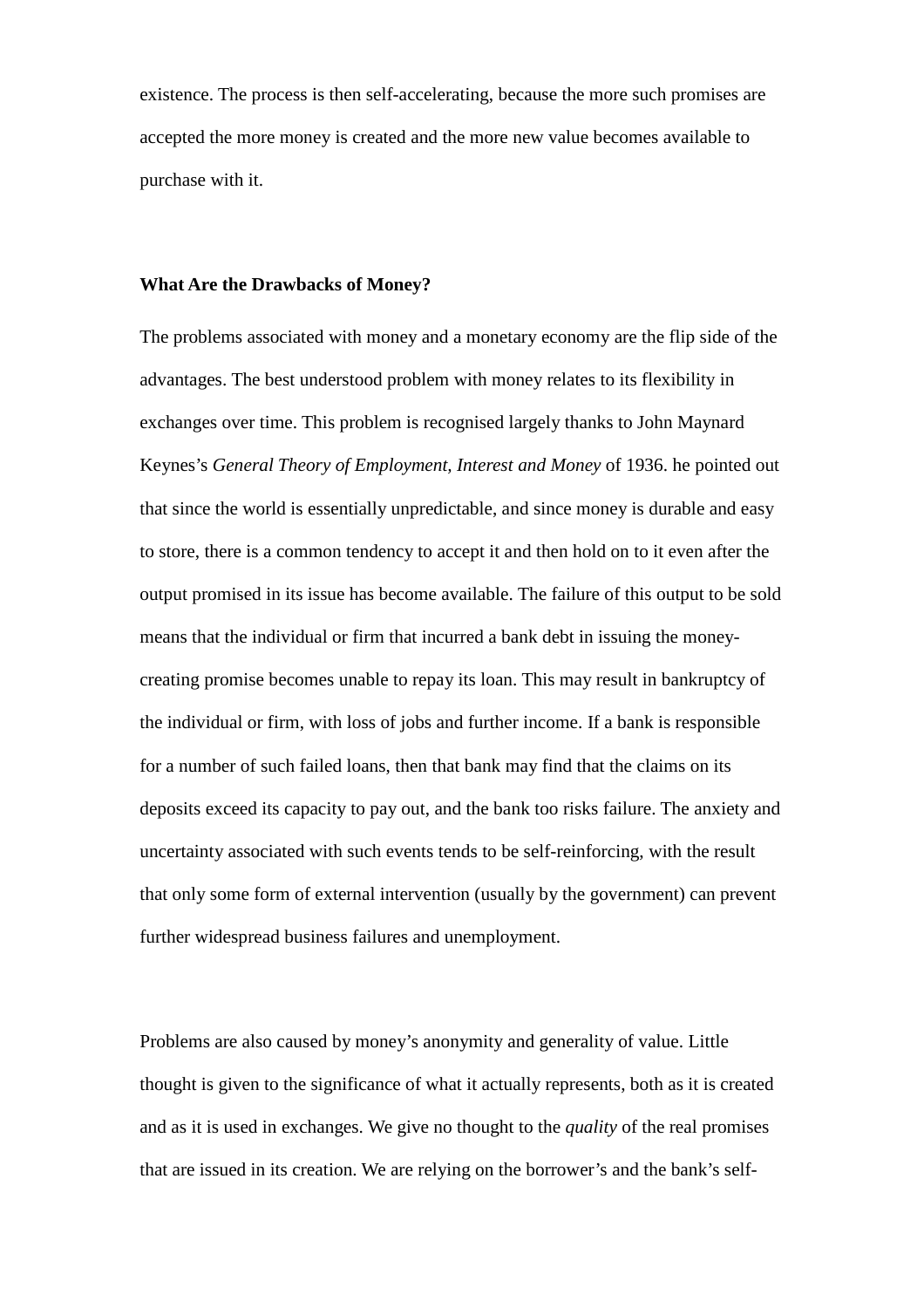interest to determine which promises are issued and which are not. Huge benefits or costs to other parts of society, to the environment or even to our future selves (socalled **externalities**) may play no part in their decisions. We can see the damage this has caused in the difficulties in tackling climate change, unhealthy life-styles and social problems.

Moreover, we fail to understand how money *quantities* relate to the real resources, goods and services for which they can be so easily exchanged. In fact, in the latter case, most of the time we make no distinction between money (a **claim** on real goods and services now and in the future) and those real goods and services (whether existing or to be produced) themselves. Both are lumped together as **wealth**. While it may be correct for the individual to include money as part of his total wealth, it is most emphatically *not* correct for society as a whole. The significance of money for society as a whole is purely in terms of **distribution**. If you have more money than me, you don't have more wealth than I do, but you do have a bigger claim on existing and future wealth than I do. This distinction is important because the pool of existing and future wealth is much more difficult to expand than is the quantity of money. Consider the following scenario. Your neighbour earns £40,000 per year. You earn £20,000. The quantity of money expands and you end up earning £30,000 and your neighbour £65,000. On the face of it, you and your neighbour are both better off. In fact, if the pool of real wealth is unchanged, your neighbour's claim on that pool started out as double yours and is now more than double. Your share of the pool has shrunk accordingly. Again, unless we examine the process that led to the expansion of the money supply, and unless we know whether the promises associated with it created real value for society as a whole, we don't know what these changing monetary quantities mean. Without this knowledge, the poor lose the power to